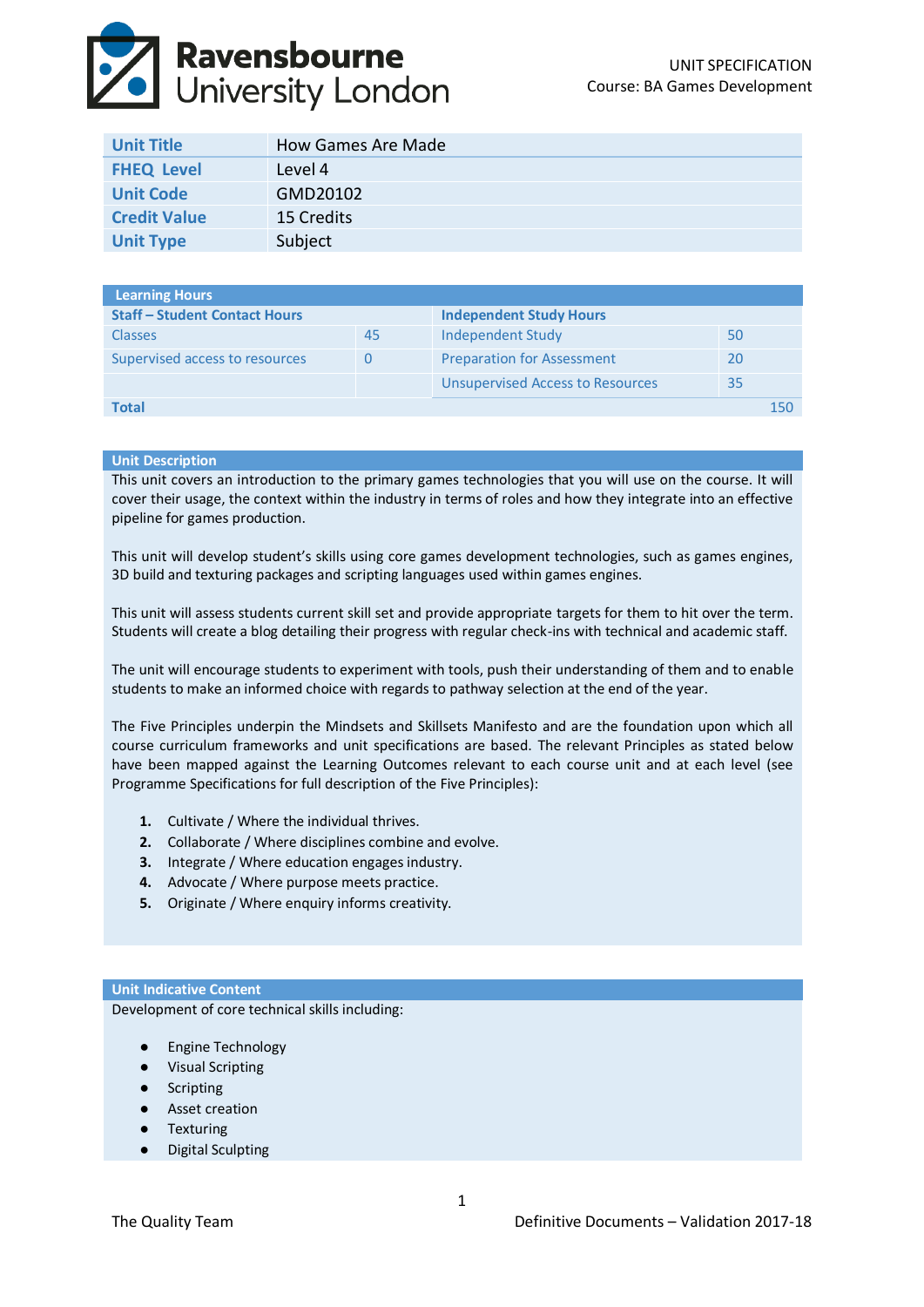- Rigging for animation
- Understand how these technologies are deployed within the industry by completing online activities and challenges.
- Online courses at various levels of competence.
- Reflection in a portfolio or blog.

#### **Unit Aims**

Within the context of the Honours Degree credit framework, the aims of the course are to:

- Enable the acquisition and development of technical skills for best in class development tools.
- Enable a culture of self-efficacy with regards to technical proficiency.
- Establish collaborative culture for learning within the cohort.
- Create a learning community made of academics, industry, students and technical staff.

• Promote a deeper understanding of the key game making technologies used in the industry and encourage students to engage with them.

• Promote diversity, inclusivity, ethical, social and environmental awareness and provide opportunities for study and progression to all students.

The curriculum design and units will *"facilitate acquisition of appropriate knowledge and understanding, development of the necessary personal attributes, and application of the skills which equip and prepare students for continuing personal development and professional practice."* (Subject Benchmark Statements, 2017).

**Unit Learning Outcomes (Items in bold are the main focus within each LO for the unit)**

**LO1 Cultivate**

- **Technical Competence**
- **Subject Knowledge**
- Resilience

**Demonstrate capacity for developing discipline specific knowledge and technical competencies, supporting academic & practical self-efficacy and emerging employability abilities.**

**LO4 Advocate**

- **Critical Reflection**
- Professional Identity

**Demonstrate capacity for Critical Reflection, to consider and support personal and professional development.** 

**Demonstrate emerging working approach/attitude that identifies consideration of social and ethically responsible working methods and how this informs personal practice.**

#### **Learning and Teaching Methods**

Learning will be developed through: lectures, practical demonstrations, and online courses provided by 3<sup>rd</sup> parties. It will also feature seminars, tutorials, master classes, critical self and peer appraisal and collaborative working.

Where appropriate external guest speakers will further support delivery on the unit. Students will also need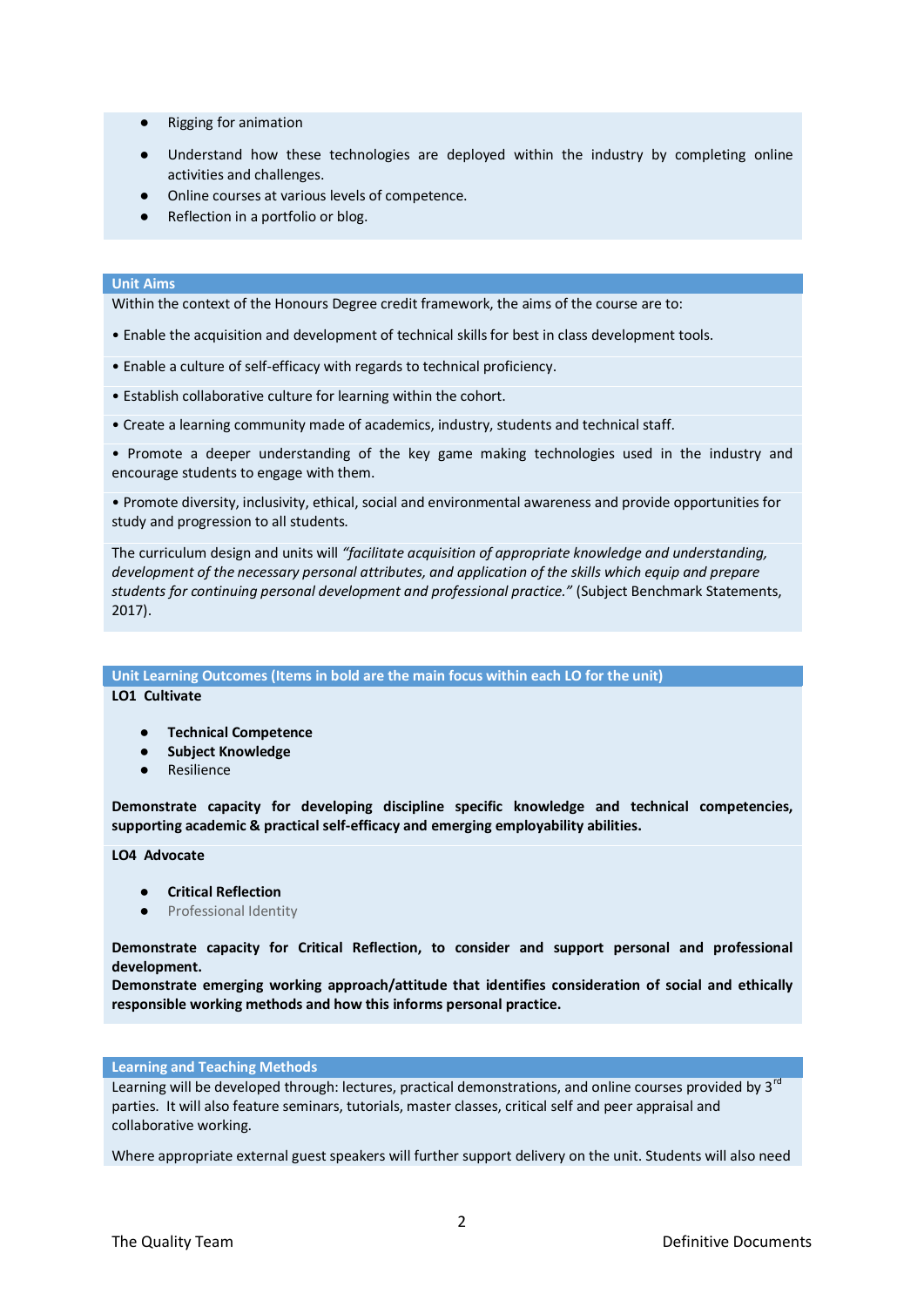to undertake self‐directed independent study to support learning.

The following methods play a significant role in learning and teaching on the course:

- Aligned Workshops, Lectures and Seminar sessions support the core teaching delivery.
- Research led projects are used to embed an understanding of research and research methods from the beginning to ensure students develop the skill to explore the contexts and conditions of their practice.
- Reflective journals are used throughout the course to promote the development of autonomous, confident and critically reflective, self‐directed learners.
- Self-evaluative writing is used to enable students to take responsibility for their own learning by identifying needs and prioritising and planning their learning.
- Self-assessment encourages students to take responsibility for monitoring and making judgments about aspects of their own learning.
- Peer assessment is used to promote assessment as part of learning. .

#### **Assessment methods and tasks**

*Brief description of assessment methods*

- *Formative Assessment: You will be given the opportunity for formative feedback/feedforward. This will be given midway through the unit or at an appropriate time.*
- Summative assessment: Is the completion of the main unit tasks *typically a finished outcome together with associated research and reflective elements and the completion of a digital workbook and accompanying treatments or presentations.*
- *Presentations to peers are usually within a small group environment where at least two tutors are present.*
- *Playable builds should be self-contained and not the editor project files unless stated by the brief*
- In some cases digital files will be required to assess technical skill.
- *You will be notified of your grades within 3 weeks of the hand in date and feedback is usually via an audio file in which at least two tutors contribute to feedback and feedforward.*

| <b>Assessment tasks</b>          | Weighting (%) (one grade or multi-grade unit) |
|----------------------------------|-----------------------------------------------|
| Self-Reflective Blog / Portfolio | 100%                                          |

#### **Indicative Assessment Criteria**

*Assessment criteria are the basis on which the judgment of the adequacy of the work is made. A more detailed assessment criteria will be specified in the brief.* 

- **The ability to reflect on current level of skill and select an appropriate course of study to improve. (LO4)**
- **Demonstrate that self-directed learning in key development technologies. (LO4, LO1)**
- **Demonstrate increasing technical proficiency in key development areas. (LO1)**
- **Show collaborative effort to improve. (LO4)**
- **Demonstrate understanding how the games industry uses key technologies (LO4)**